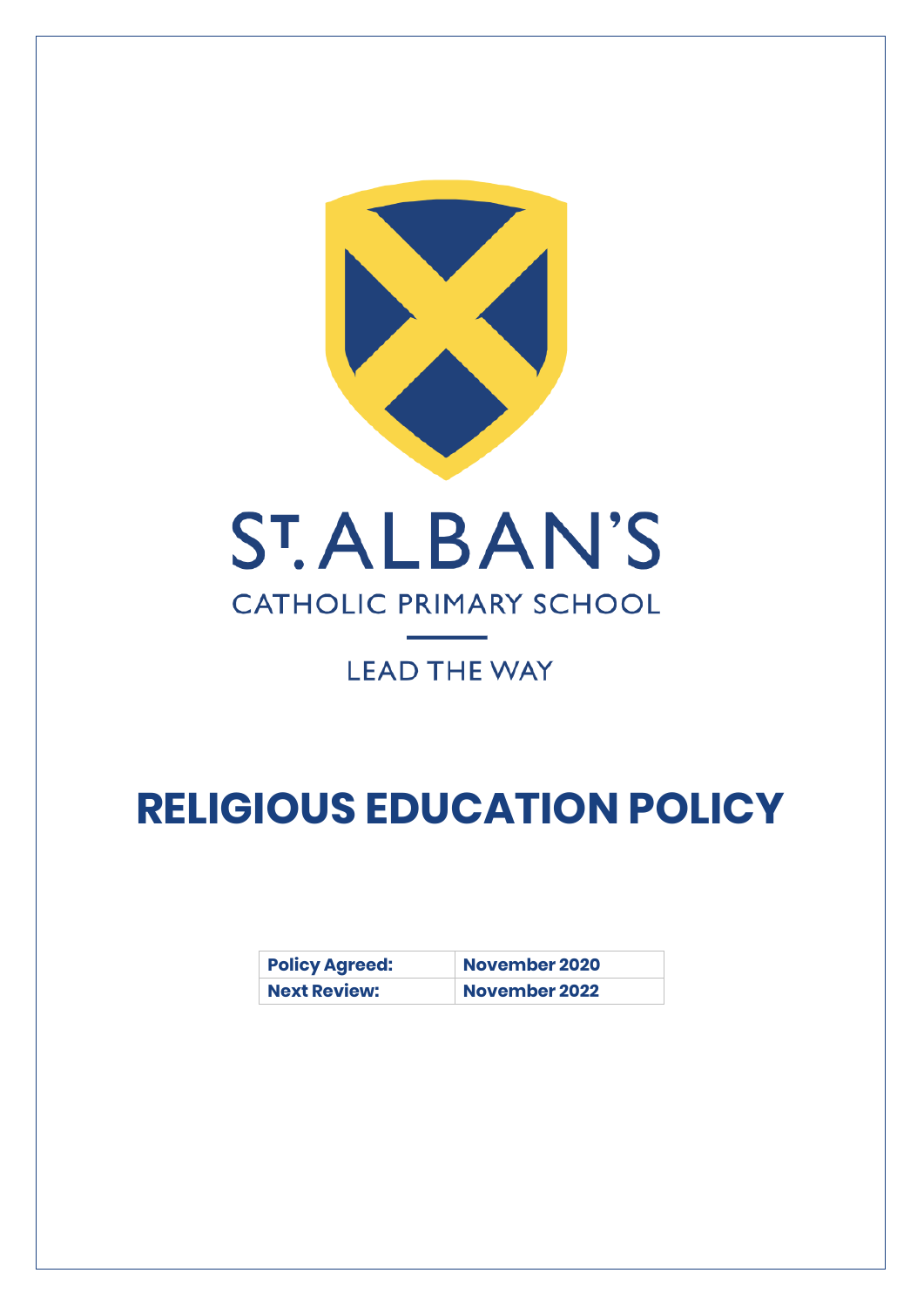## **Table of Contents**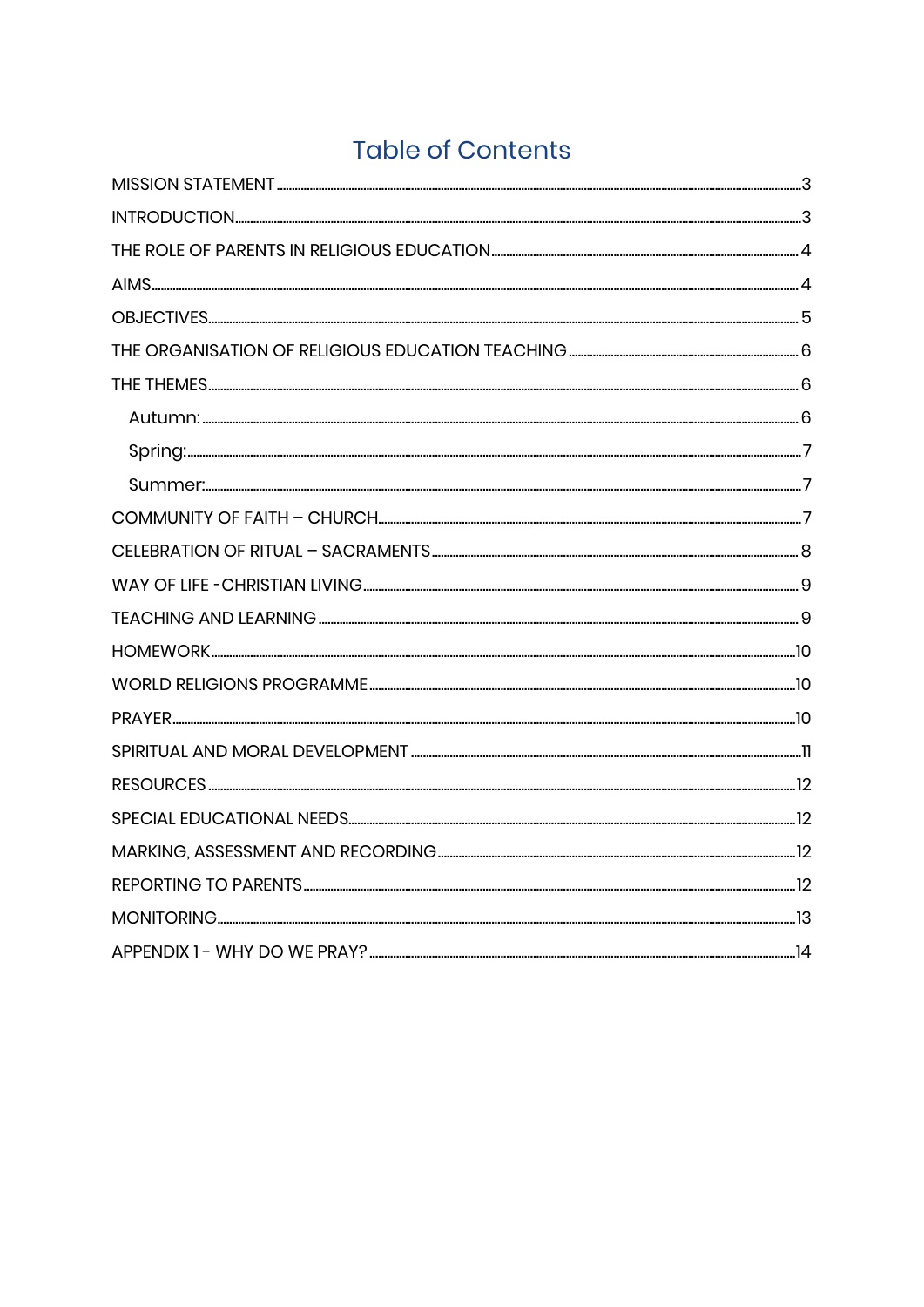#### <span id="page-2-0"></span>MISSION STATEMENT

The mission statement for St. Alban's was created by the children, staff, parents and governors of the school.

#### St. Alban's Mission Statement



St Alban's Catholic Primary School is a Christian community embracing a partnership between the school, home, and parish. It offers to each member the opportunity to grow in knowledge of the Father through Jesus His Son with the guidance of the Holy Spirit, fostered through prayer, worship and awareness of the scriptures. We believe that every individual is uniquely created and loved by God and therefore has a right to be part of a community where each member is valued and respected for their own worth irrespective of race, colour, creed or ability. The children will be helped to appreciate that they are members of God's wider world in its richness and diversity. Our Curriculum provides a Catholic Christian setting in which all children have an equal opportunity to grow in understanding and in the acquisition of skills, attitudes and values.

## <span id="page-2-1"></span>INTRODUCTION

Religious education is the centre of our existence as a Catholic school and is a core part of our curriculum. We place a high value on creating an atmosphere of welcome in the school. The religious education at St. Alban's Catholic Primary is based on sound educational principles suited to the age and ability of the children. The programme is supported and enhanced by the school ethos.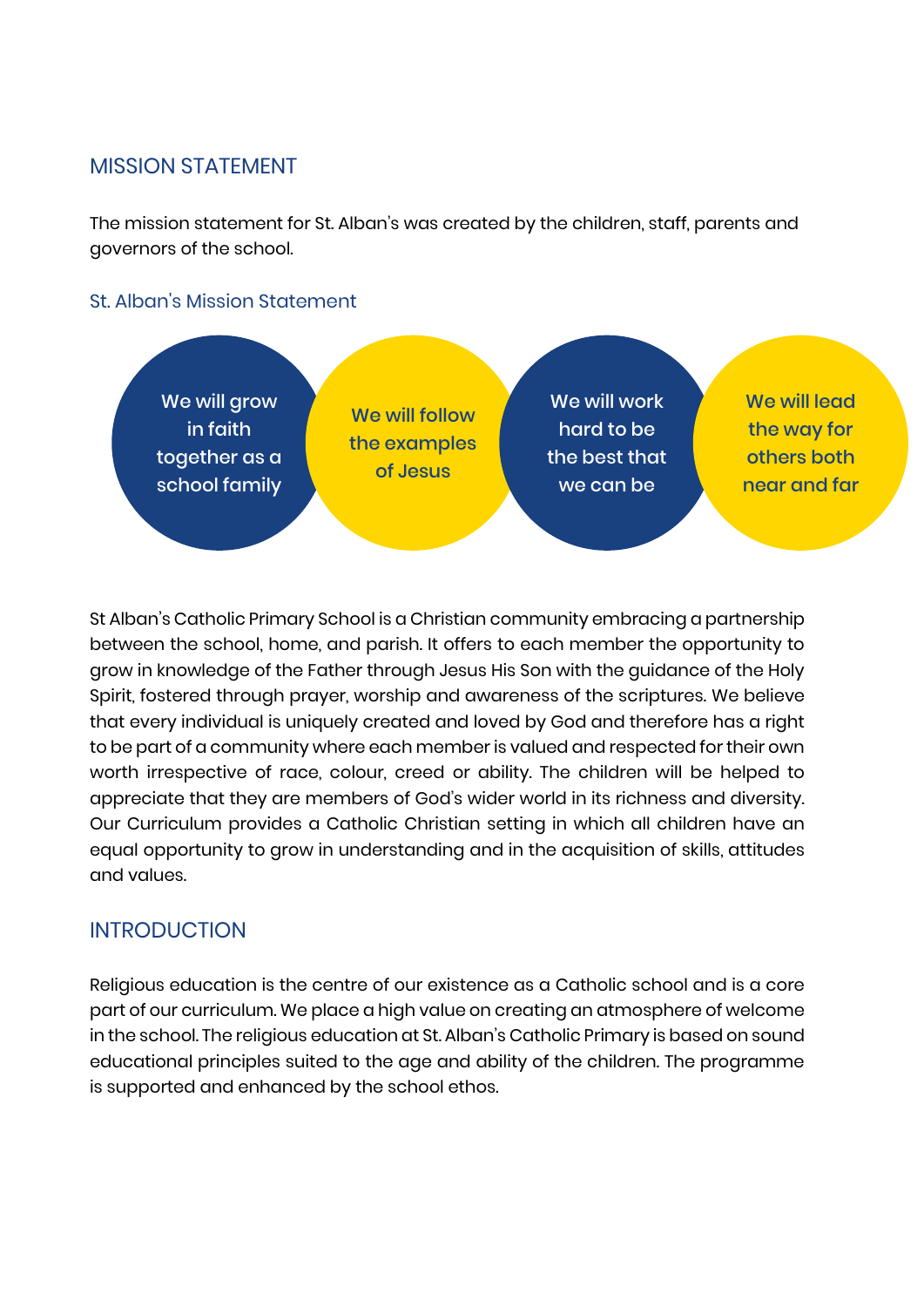Through our religious education programme and policy on worship we stress a personal spiritual life, an acceptance of objective moral norms and a strong sense of social responsibility. It is within this framework that the aims of our policy are derived.

#### Within this environment we believe that:

"...Religious Education is not one subject amongst many but the foundation of the entire education process. The beliefs and values it communicates should inspire and unify every aspect of school life." (Bishops Conference of England and Wales 1988) "For the teacher does not write on inanimate material, but on the very spirits of human beings." (The Catholic School on the Threshold of the Third Millennium 1998) This policy should be read in conjunction with the Relationship, Sex and Health Education Policy.

Our Mission Statement is central to the life of our school. All members of the school community are encouraged to think of ways in which they can strive to live out the Mission Statement in their everyday lives.

## <span id="page-3-0"></span>THE ROLE OF PARENTS IN RELIGIOUS EDUCATION

"The first educators in the faith are parents. It is they, above all others, who establish in their children the first sensitivity and responsiveness to the presence of God, to the practice of prayer and to the patterns of life in the community of faith, the parish. By their example in the home and, their participation in the Mass and the other sacraments, the foundations of a lifelong faith and discipleship in their children are laid down."

Statement from the Bishop's Conference of England and Wales on Religious Education in Catholic Schools 2000.

It is with this statement in mind that we recognise and acknowledge the importance of the partnership with the home and parish communities to which our children belong. As the General Director for Catechesis affirms: "This partnership between home and parish is enhanced by the role of the Catholic school in which the educational mission of the church finds a particular and important expression."

#### <span id="page-3-1"></span>AIMS

The aims of our religious programme are:

- to give children an appreciation of their uniqueness and dignity as individuals
- to develop the capacity for awe and wonder
- to develop opportunities for contemplation and reflection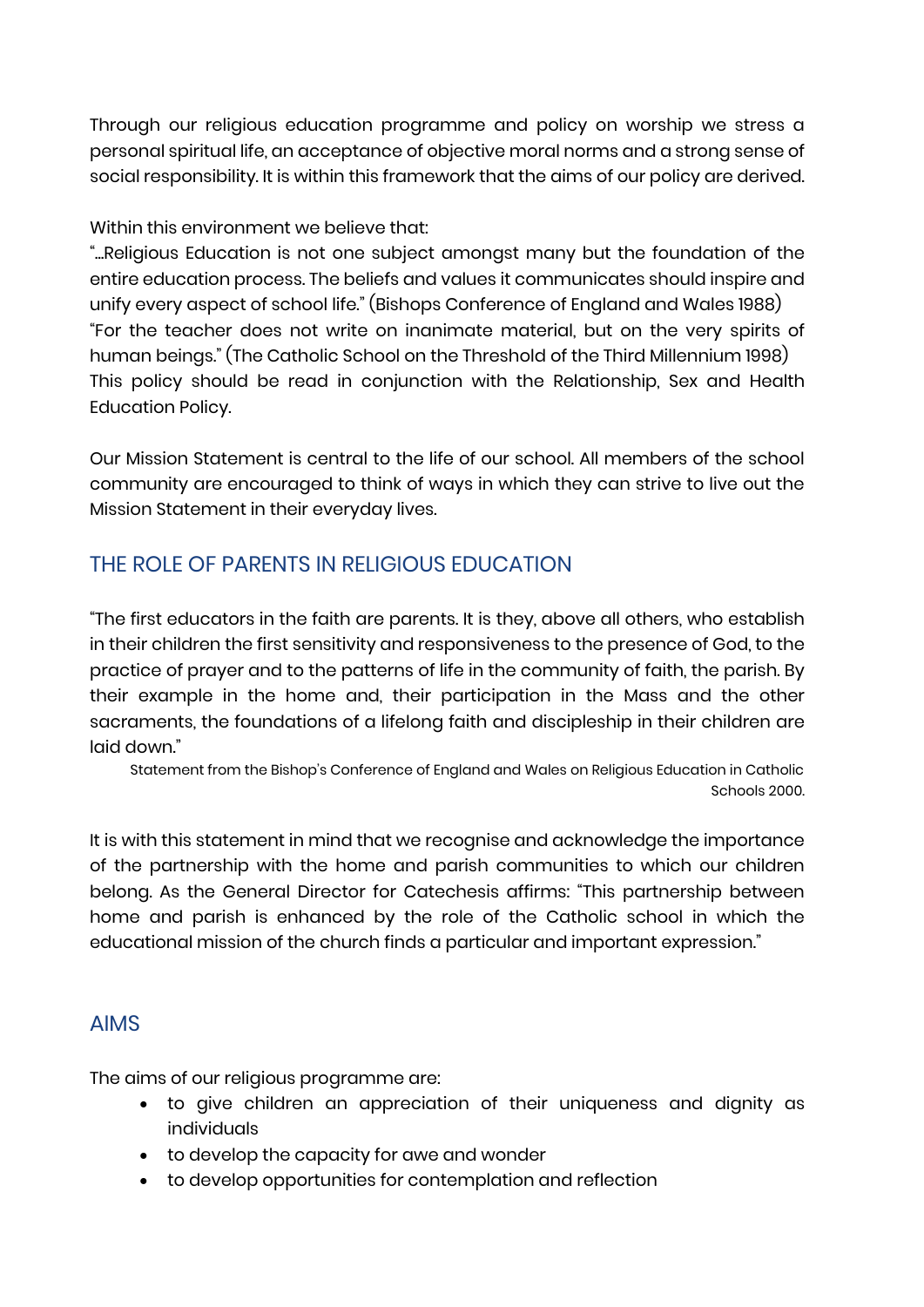- to celebrate the experience of being loved by God
- to challenge children to examine their own lives, to deepen their personal faith commitment and to respect that of others
- to ensure that children acquire a deeper understanding of themselves, their relationships with others and with the natural world
- to promote spiritual and moral development in all aspects of school life, since God is present in all things, thus enabling children to make sense of how God is active in our world
- to provide models of Christian witness
- to use the Bible, the liturgy and the teaching of the Church and the witness of Christian living to reveal signs of God's presence
- to raise awareness that we live in an increasingly interdependent world
- to provide the children with occasions and opportunities to experience love, care, concern, co-operation, respect, trust, honesty, truthfulness
- to provide the child with a knowledge and understanding of the beliefs and practices of the Roman Catholic Church
- to raise awareness of the values and way of life of other world faiths and to help the children understand and value people whose customs and beliefs differ from their own
- to help the children to develop a range of skills including the ability to investigate, interpret, communicate, criticise, evaluate and socialise
- to foster attitudes of wisdom, understanding, knowledge, right judgement, courage, reverence, awe and wonder
- to deliver a curriculum that fosters excellence and enjoyment for all pupils.
- to develop respect for others and all creation

## <span id="page-4-0"></span>**OBJECTIVES**

Within the context of our Mission Statement, Learning and Teaching, Special Educational Needs, Relationship, Sex and Health Education, Assessment, Marking, Recording and Reporting, Equal Opportunities and Health and Safety Policies, the teaching of RE will give children the opportunity to:

- appreciate that God's love and presence are made real and celebrated in the seven sacraments of the Church
- develop the appropriate skills and attitudes to promote an informed and full response to God's call in everyday life
- reflect, discuss and question their thoughts, feelings, emotions and attitudes
- study, investigate and reflect upon their learning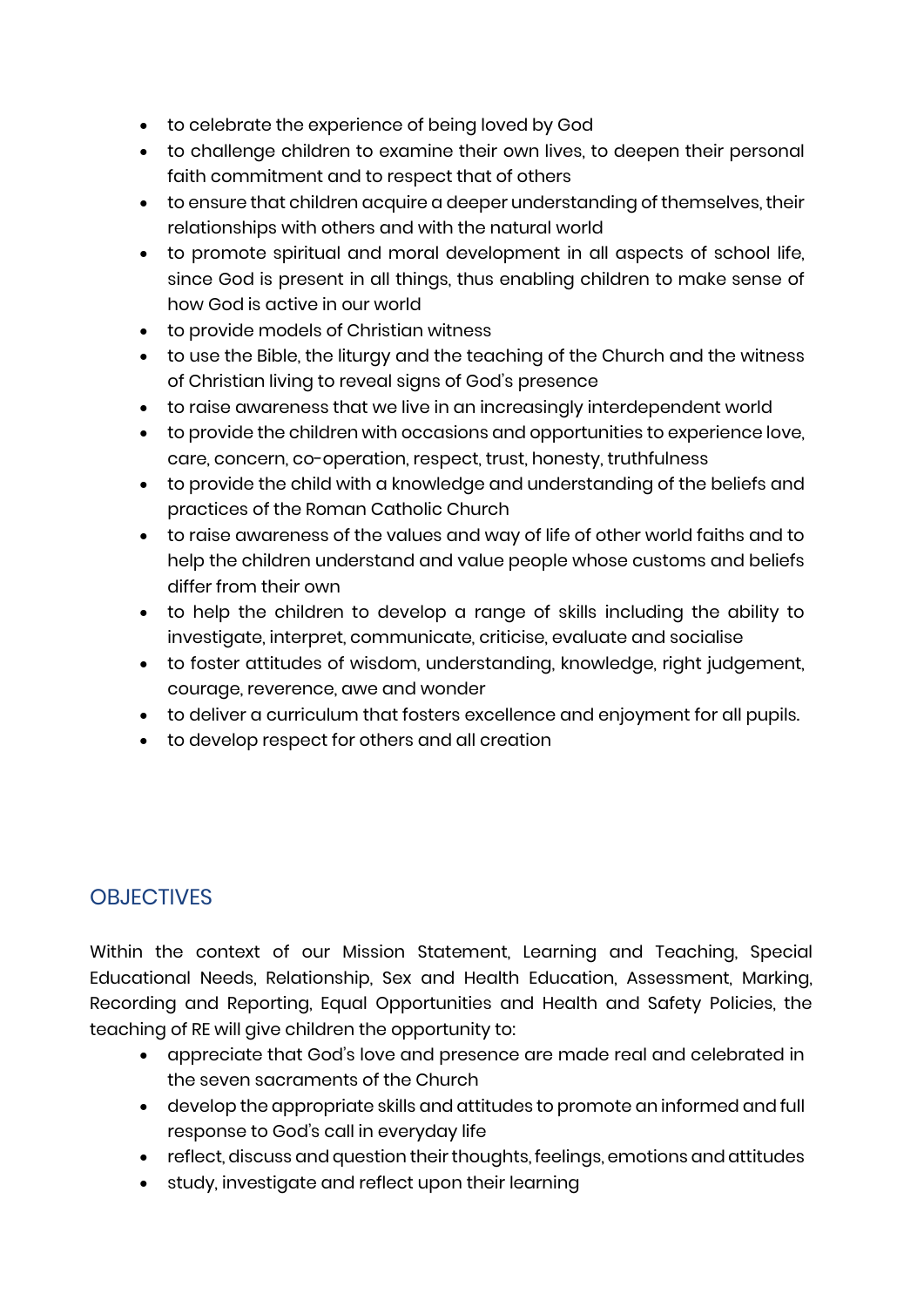- develop ways of expressing themselves through the various types of informal and formal prayers
- familiarise themselves with the sacred books of the Old and New **Testaments**
- take part in a variety of celebrations including non-Eucharistic liturgies, Masses and assemblies
- come to know and understand the teachings and traditions of the Catholic Church

## <span id="page-5-0"></span>THE ORGANISATION OF RELIGIOUS EDUCATION TEACHING

We follow Come and See, the Catholic scheme for primary schools, in line with Diocesan guidance and The Curriculum Directory (2012). Teaching in RE is based upon the four Constitutions of the Second Vatican Council:

- REVELATION God speaks finding meaning in life.
- CHURCH Christ the light of the nations Community of Faith
- CHRISTIAN LIVING Joy and hope Way of Life
- SACRAMENTS Liturgy: Celebration Celebration in symbol and ritual

#### <span id="page-5-1"></span>THE THEMES

Come and See is developed through three themes based upon the above documents of the Second Vatican Council, which are gradually explored each time at greater depth. They are Church, Sacrament and Christian Living. The basic question – belief for each season time is explored through three kinds of themes:

- Community of Faith Church
- Celebration of Ritual Sacraments
- Way of Life Christian Living

Each theme gradually builds on the understanding of the previous theme. The themes for each Church season are as follows:

#### <span id="page-5-2"></span>Autumn:

The three autumn themes are developed in the light of an understanding of Creation:

**Family** Domestic Church focuses on life as a gift, myself as a unique and loved creation, the creative love and care that can be expressed in family groups.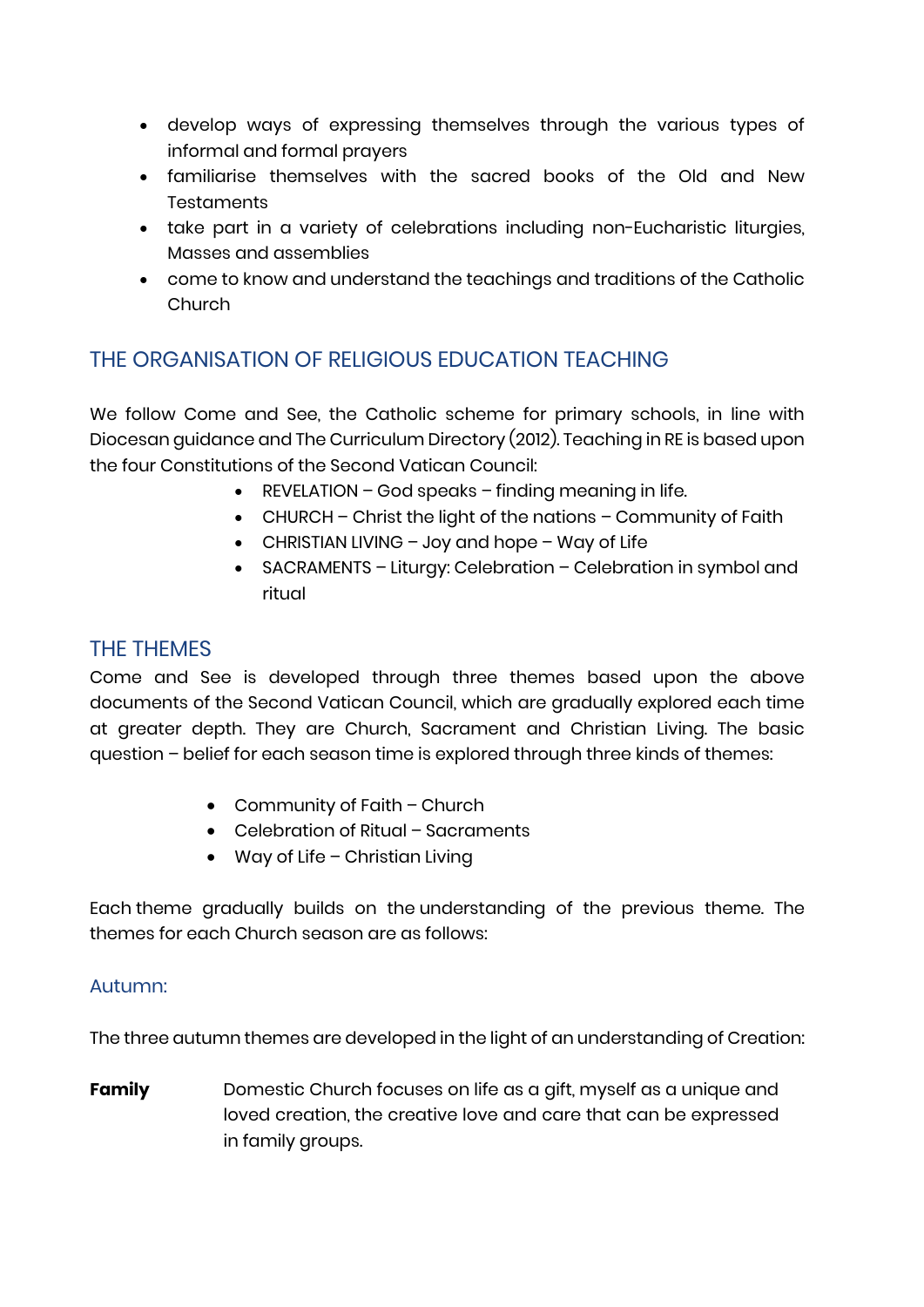- **Belonging** Baptism/Confirmation focuses on the class to belong. Baptism and Confirmation, sacraments of the gift of God's life and friendship.
- **Loving** Advent/Christmas focuses on the capacity for entering into loving relationships and the perfect gift and revelation of God's love, Jesus, born to Mary, born as one of us.

#### <span id="page-6-0"></span>Spring:

The three spring themes are developed in the light on an understanding of Incarnation:

- **Community** Local Church focuses on the people of God gathered in Christ, united in the journey of faith, in care for one another, in sharing their story and in celebration.
- **Relating** Eucharist focuses on the invitation to know Jesus, to live in communion with him and one another.
- **Giving** Lent/Easter focuses on Jesus 'loving self-giving on the cross, the Father's love that raises him to new life and the challenge of Christians to follow Jesus' example of self giving.

#### <span id="page-6-1"></span>Summer:

The three summer themes are developed in the light of an understanding of Redemption and the work of the Holy Spirit.

- **Serving** Pentecost focuses on the on-going mission of Jesus Christ in the Church through the power of the Holy Spirit.
- **Inter-relating** Reconciliation focuses on love, compassion and forgiveness of God the Father revealed in Jesus and poured out by the Spirit to bring forgiveness and reconciliation in the sacrament of Reconciliation.
- **World** Universal Church focuses on the same love revealed in the diversity of the world and its people, and the gifts of the Spirit that bear fruit in love, joy, justice and peace for all people.

## <span id="page-6-2"></span>COMMUNITY OF FAITH – CHURCH

The children will be encouraged to: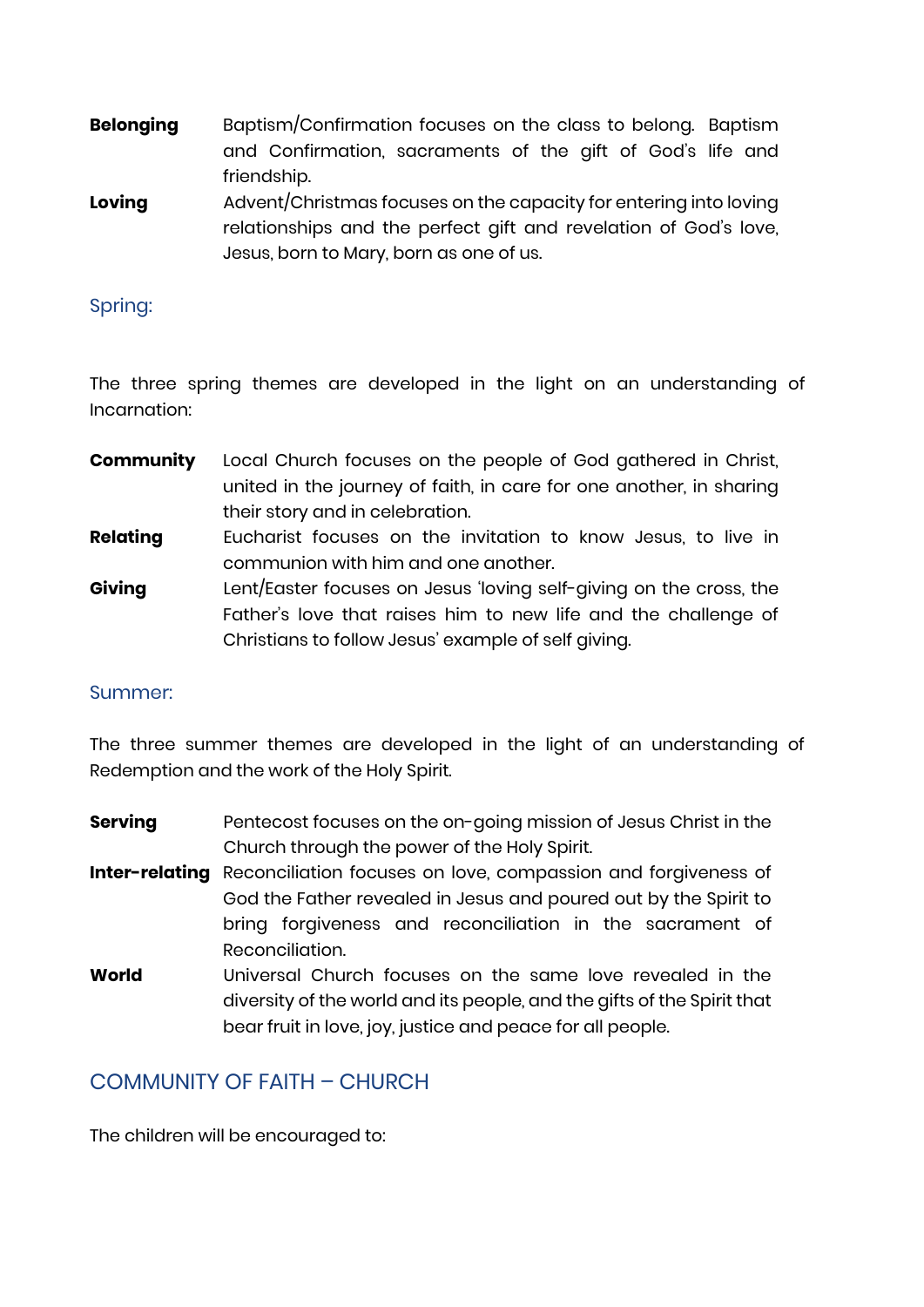- understand that we are all made in the likeness of God and are called to be members of the community of the Church,
- understand the roles of the people of the Church, past and present and that to be a member of the Church is to follow the example of Jesus Christ,
- reflect upon the benefits and responsibilities of belonging to a community by becoming active members within it,
- explore the relationships between the Catholic Church and other denominations and faiths.

Our links with the community include:

- inviting members of the parish and local community to join us for various liturgical and non-liturgical celebrations,
- collecting for various charities,
- joining with the parish for various celebrations during the liturgical year,
- supporting the Parish Catechists in the preparing children for their First Holy Communion,
- sharing our Christian message through song at a range of venues in the parish local community.

The priest within the parish acts as the school chaplain and is available to help staff and children with the principles of different topics. Other local clergy are also involved in the liturgical life of the school.

## <span id="page-7-0"></span>CFI FBRATION OF RITUAL – SACRAMENTS

We will help the children to explore the meaning of celebration in the following ways:

- Preparing and participating in the Mass. This will take the form of Masses at the beginning of term, on holy days of obligation and on our feast day. Masses may also be organised to celebrate special occasions.
- Every class takes a turn to prepare an assembly.
- There is a daily act of collective worship for each class/key stage or the whole school, led by the Head Teacher, a member of staff or by the children.
- Year 3 leads a Way of the Cross service for the school in Lent.
- Year 5 and 6 are given the opportunity to take part in Reconciliation during Lent.
- There is a weekly singing Collective Worship in which the children learn music and songs that will be used in worship and liturgy.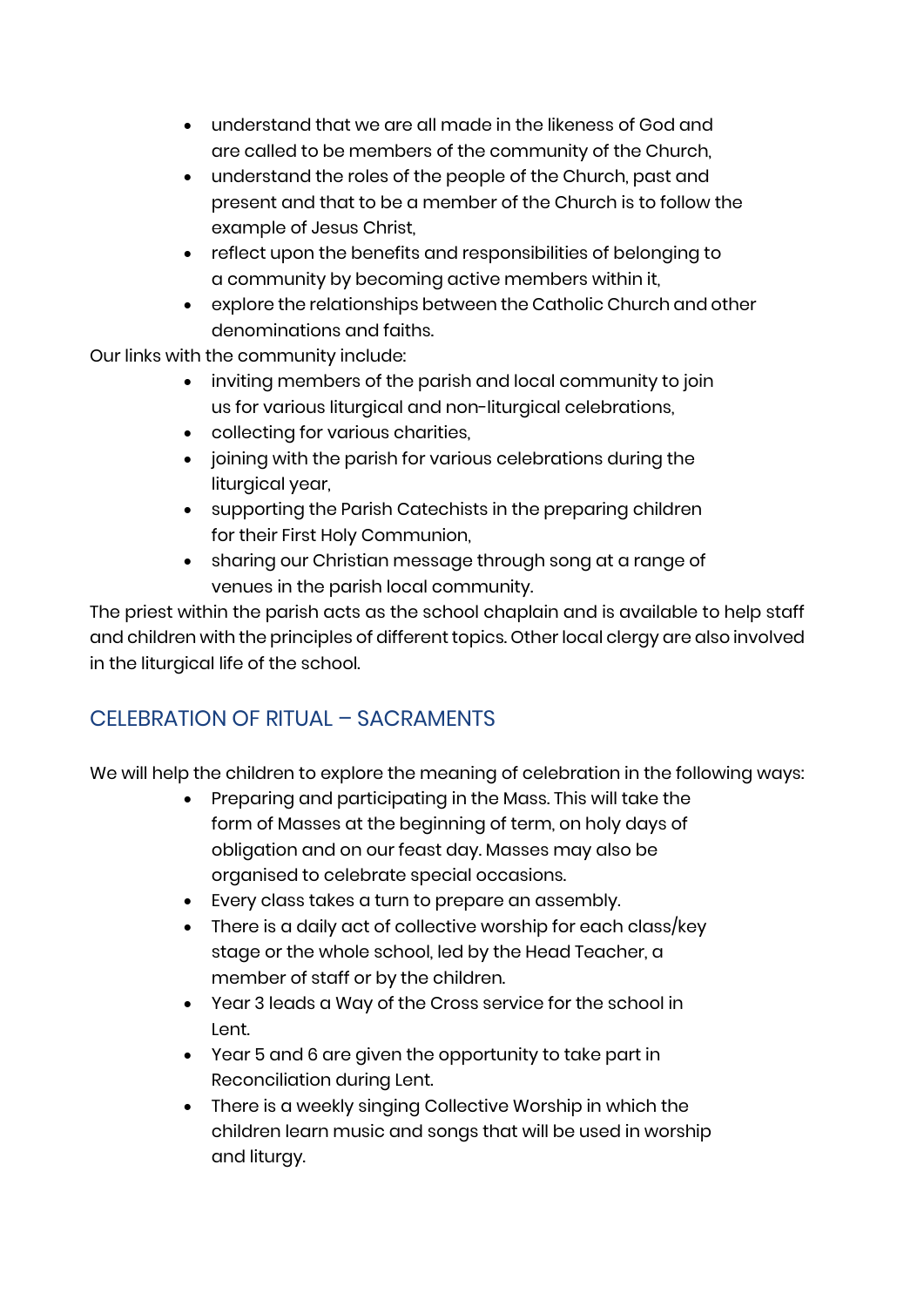- Prayer is an integral part of everyday school life. The children are given the opportunity to pray formally and informally and to experience personal and communal prayer at various times of the day.
- The children will learn certain prayers from memory and be introduced to other prayers which they will use for different occasions.
- Through the topics in Come and See the children will develop an understanding of the ways in which other people worship and pray.

## <span id="page-8-0"></span>WAY OF LIFE – CHRISTIAN LIVING

The children will be encouraged to:

- see Jesus as the model of the Christian way of life,
- form moral judgements based on the values which Christ expressed in His life and teaching,
- understand the traditions and values of other world faiths,
- examine core values and their impact upon themselves and the whole community

## <span id="page-8-1"></span>TEACHING AND LEARNING

One of the main purposes of classroom RE is to draw pupils into a systematic study of the teaching of the Church and the saving mystery of Christ, which the Church proclaims. The following strategies and aims underpin the delivery of religious education in our school.

- In our school, RE is taught discretely and developmentally. It includes the deepening of knowledge and understanding of key theological ideas and their applications to life. It is the policy of this school to give 10% of the timetable to the teaching of RE in accordance with Diocesan guidance.
- Ample opportunities are offered for children to apply and use their knowledge and skills in cross-curricular studies to deepen their understanding of religious truths and think creatively.
- Engagement with difficult questions of meaning and purpose which everyone has to face enables them to think critically about their own questions of meaning and purpose.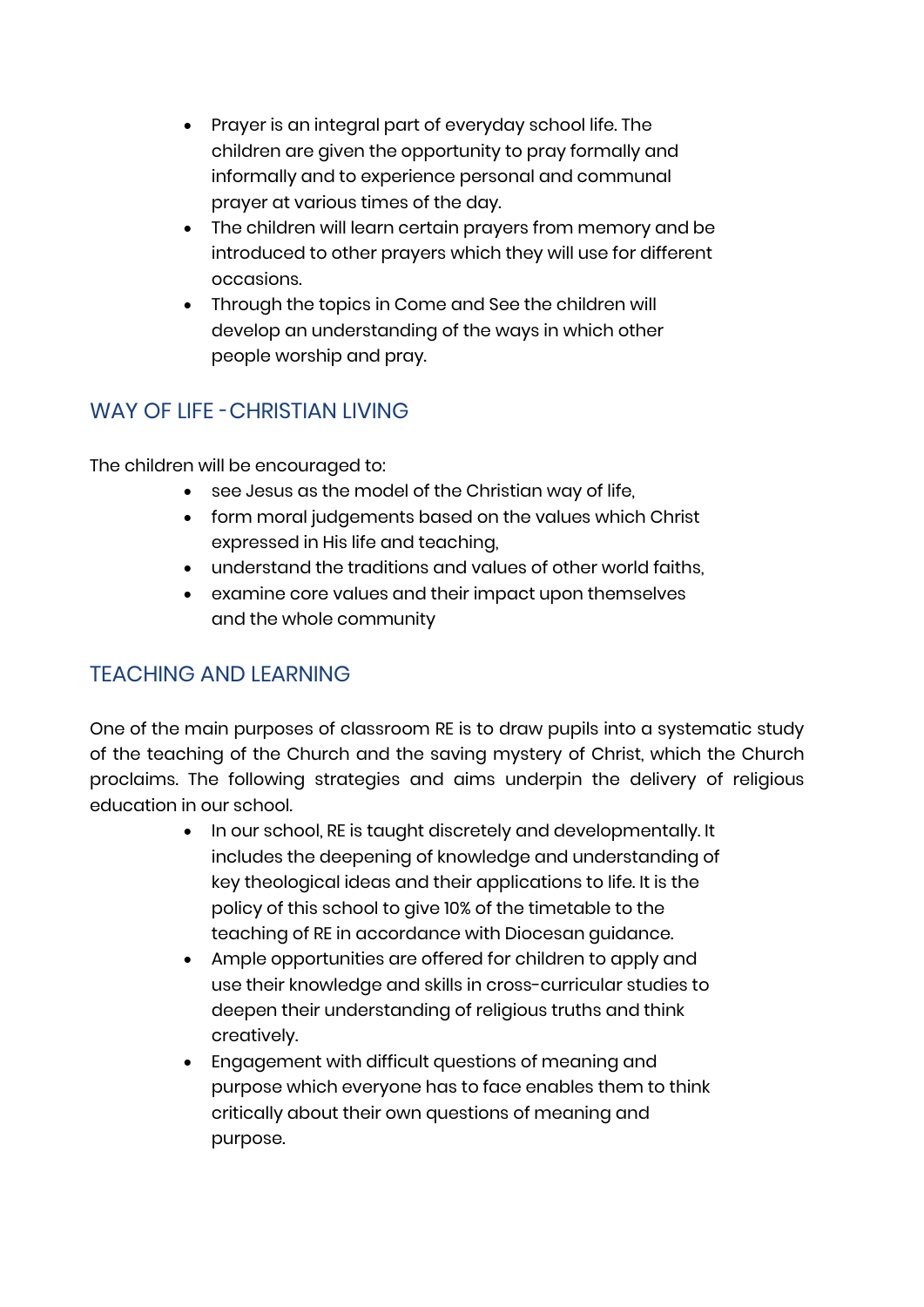• The development of a sense of self-worth through the children's experience of belonging to a caring community and an awareness of the demands of religious commitment in everyday life.

At St Alban's we believe in providing the children with rich and varied learning opportunities. Teachers are encouraged to be as creative as possible in their lesson planning and to employ a range of teaching styles including:

- whole class discussion and teaching
- group discussion and feedback
- differentiated activities according to ability
- partner work
- individual research and study

#### <span id="page-9-0"></span>HOMEWORK

RE homework is set where appropriate and is linked to the R.E. being taught in the classroom.

## <span id="page-9-1"></span>WORLD RELIGIONS PROGRAMME

As part of the Come and See programme, two weeks are set aside for the study of other religions, one in the autumn term and one in the summer term. Judaism, the root of our faith is studied every year along with one other world religion. The other religions studied are; Islam, Hinduism and Sikhism.

During our World Religion Weeks, pupils are given the opportunity to explore aspects of these religions through practical activities and, wherever possible, from input by representatives of other faiths as well as trips to their place of worship.

#### <span id="page-9-2"></span>PRAYER

Prayer is a central and ever living part of our school day. Through prayer, we seek to deepen the children's relationship with God in a way that is relevant and meaningful to them. We feel that at every stage the children in our care should be encouraged to spontaneously express their joy, wonder, awe, concern, thanks, sorrow, sadness, anger, fear and disappointment through prayer (see Collective Worship policy).

From Reception children are taught an attitude of stillness, quiet and openness to the presence of God, experienced in a variety of ways.

Prayer forms an essential part of all acts of collective worship and liturgical celebrations. Each class has their own prayer table which is a focus for the children's prayer. More formal prayers are shared too, such as morning and evening prayers and grace before meals. Children are also encouraged to compose their own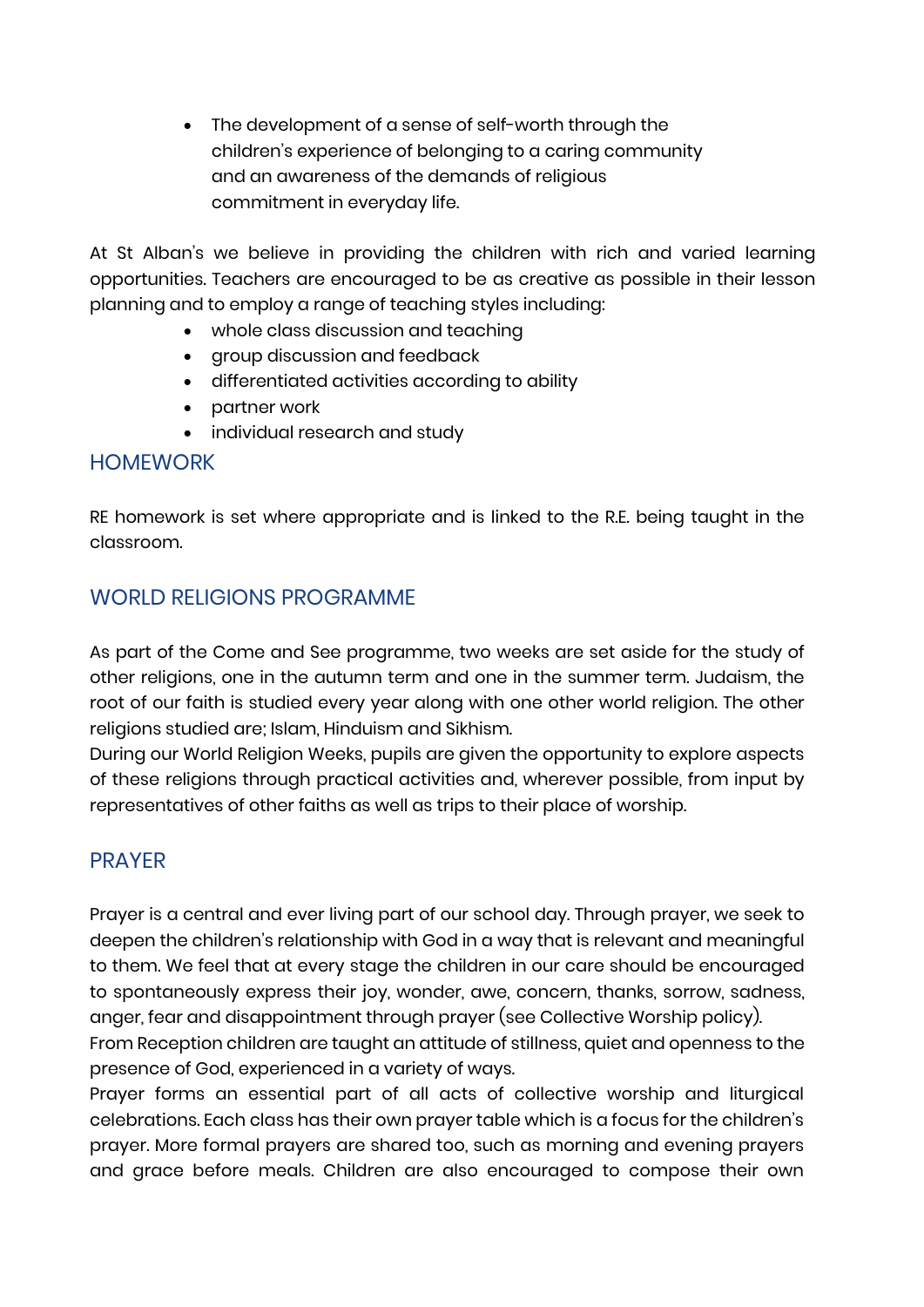prayers. There is a crucifix in every classroom. Staff and Governors pray together before meetings.

## <span id="page-10-0"></span>SPIRITUAL AND MORAL DEVELOPMENT

At St Alban's, we believe that spiritual development relates to that aspect of inner life through which the children acquire insights into their personal existence. It is the experience of love, of goodness and beauty. It is a sense of being taken out of oneself; the sense of wonder, of questioning, of awe, or simply the instinct that there must be more to life than this. We believe that enhancing spiritual development helps children to create increasingly coherent narratives about themselves. Through spiritual development, the children are encouraged to grow in self-awareness and in awareness of their responses to experience, seen especially in the light of faith.

At St Alban's we aim to provide a safe environment in which our children feel confident to open themselves to the truth of their own experience and feelings. We encourage children in their spiritual development by encouraging a questioning and searching attitude about the self which will include "Who am I?" "Where do I fit in?" and "How do I relate to others?"

Staff are also encouraged to develop their awareness of their own spiritual journey and that, like the children, they can experience the excitement of discoveries and should be prepared to risk sharing their experiences with the children.

Moral education at St Alban's is promoted through the R.E. curriculum, Relationship, Sex and Health Edcuation, core values and all other subject areas. It is promoted in interpersonal relationships, enlivened by the whole school Catholic ethos and is concerned with personal decision making on the basis of what is right and wrong.

Spiritual and moral development is promoted in all aspects of school life, since God is present in all things: curriculum subjects, extra-curricular activities, interpersonal relationships, collective worship – each are avenues into understanding and experiencing God, thus enabling pupils to make sense of how God is active in our world. Therefore, every member of staff in our school has a role to play. All share in the nurturing of the whole person and by their witness to Christian values, help create the ethos in which all can grow, spiritually and morally, and be formed in the likeness of Christ.

Children's spiritual growth is aided by opportunities for religious experiences, meditation and reflection; collective worship allows pupils to explore and share beliefs, appreciate the discipline of silence and prayer, raise and address moral, personal, social, national and international concern (see Collective Worship policy).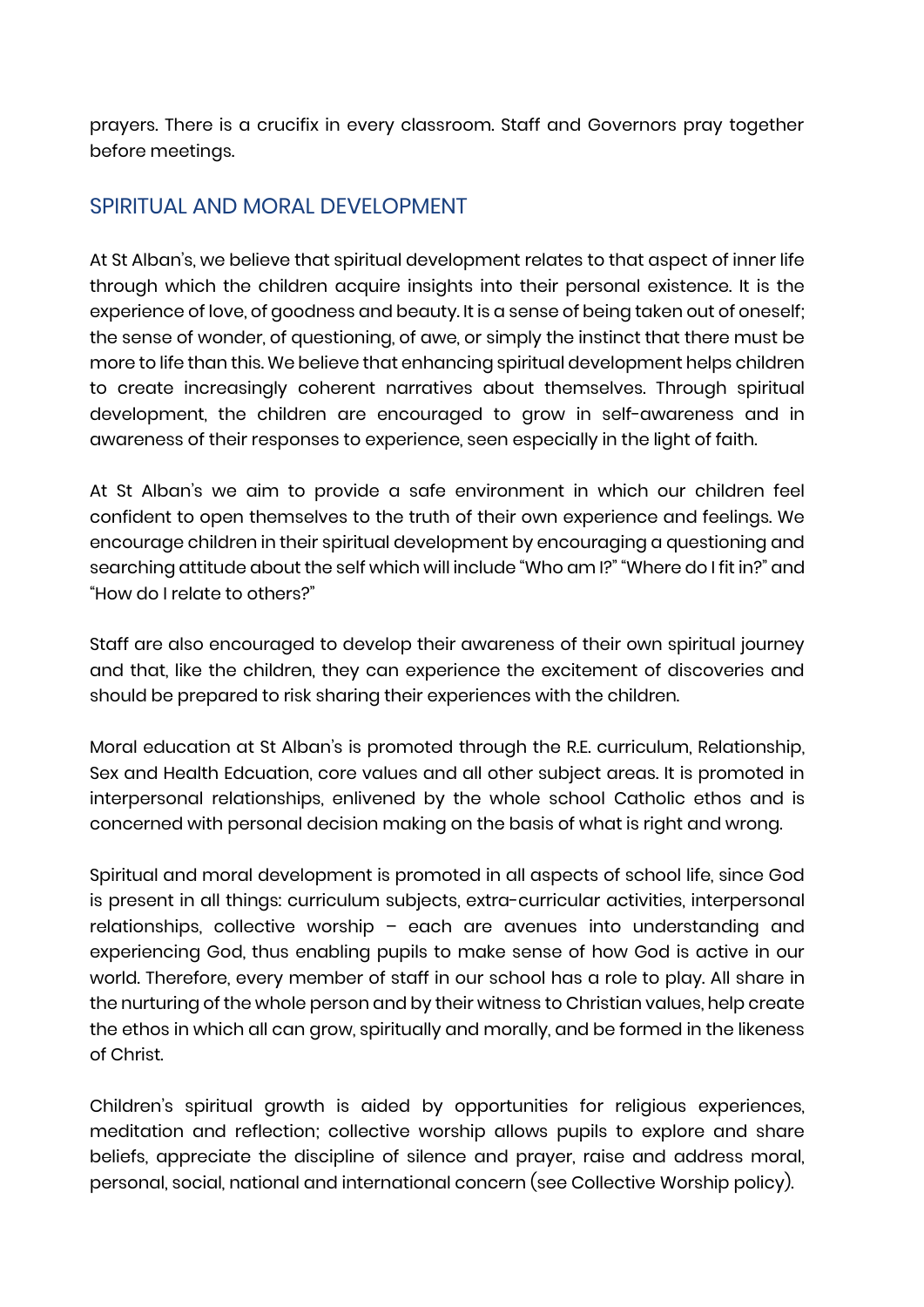## <span id="page-11-0"></span>**RESOURCES**

Each teacher has a copy of the appropriate Come and See book for his/her class. Children at both Key Stages have access to Bibles in their classroom. Other resources, including DVDs, topic stories and artefacts are stored centrally.

## <span id="page-11-1"></span>SPECIAL EDUCATIONAL NEEDS

A wide variety of strategies are used by teachers in order for each child to participate in the learning of RE to the best of their ability. These are outlined in our Special Educational Needs Policy.

## <span id="page-11-2"></span>MARKING, ASSESSMENT AND RECORDING

Each class teacher is responsible for the marking of work. Marking is carried out in accordance with the school guidelines (see Assessment, Marking and Recording Policy).

Assessment is carried out within each topic. This can take the form of observations by teachers and self-assessment by students. One topic per term is formally assessed, levelled and moderated within school. Levels are awarded using the level indicators stated in each Come and See topic, and the year group interim standards and guidance provided by DABCEC. External moderation of these assessed topics also takes place at the termly Deanery R.E. Co-ordinators meetings. These levels of attainment are recorded on the school's assessment recording system. This allows the progress of each child to be tracked.

Careful consideration is given to children's verbal responses, particularly in class and group discussions, their willingness to contribute ideas and relevant material and the quality of their written work when retelling and interpreting stories. Parents are informed on a termly basis of topics to be covered and comments from parents and pupils are encouraged.

## <span id="page-11-3"></span>REPORTING TO PARENTS

An induction evening early in the Autumn term for each class, provides parents with an outline of the R.E. curriculum and how parents can be involved. A termly curriculum overview is sent to parents providing them with information about the topics for that term and any other relevant information.

There are parent evenings in the Autumn and Spring terms when parents have the opportunity to discuss their child's progress and see their child's work. A full written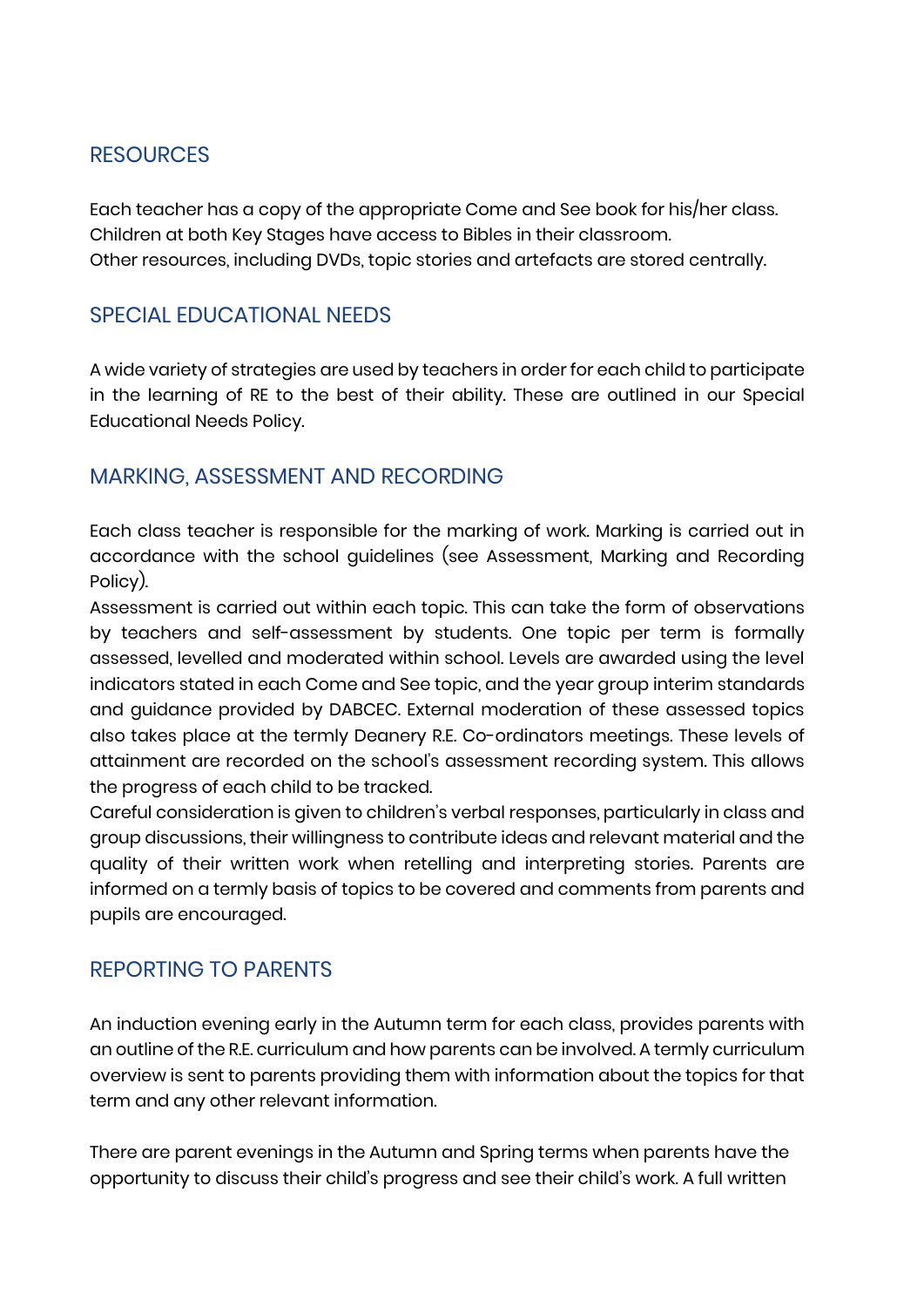report is sent home during the Summer term as part of the child's Record of Achievement.

## <span id="page-12-0"></span>MONITORING

The Senior Management Team/ RE co-ordinator regularly take samples of children's work. General feedback and examples of good practice are given at staff meetings. Individual feedback is also given if appropriate. The Co-ordinator is also responsible for carrying out other monitoring activities such as lesson observations, timing audits and pupil interviews.